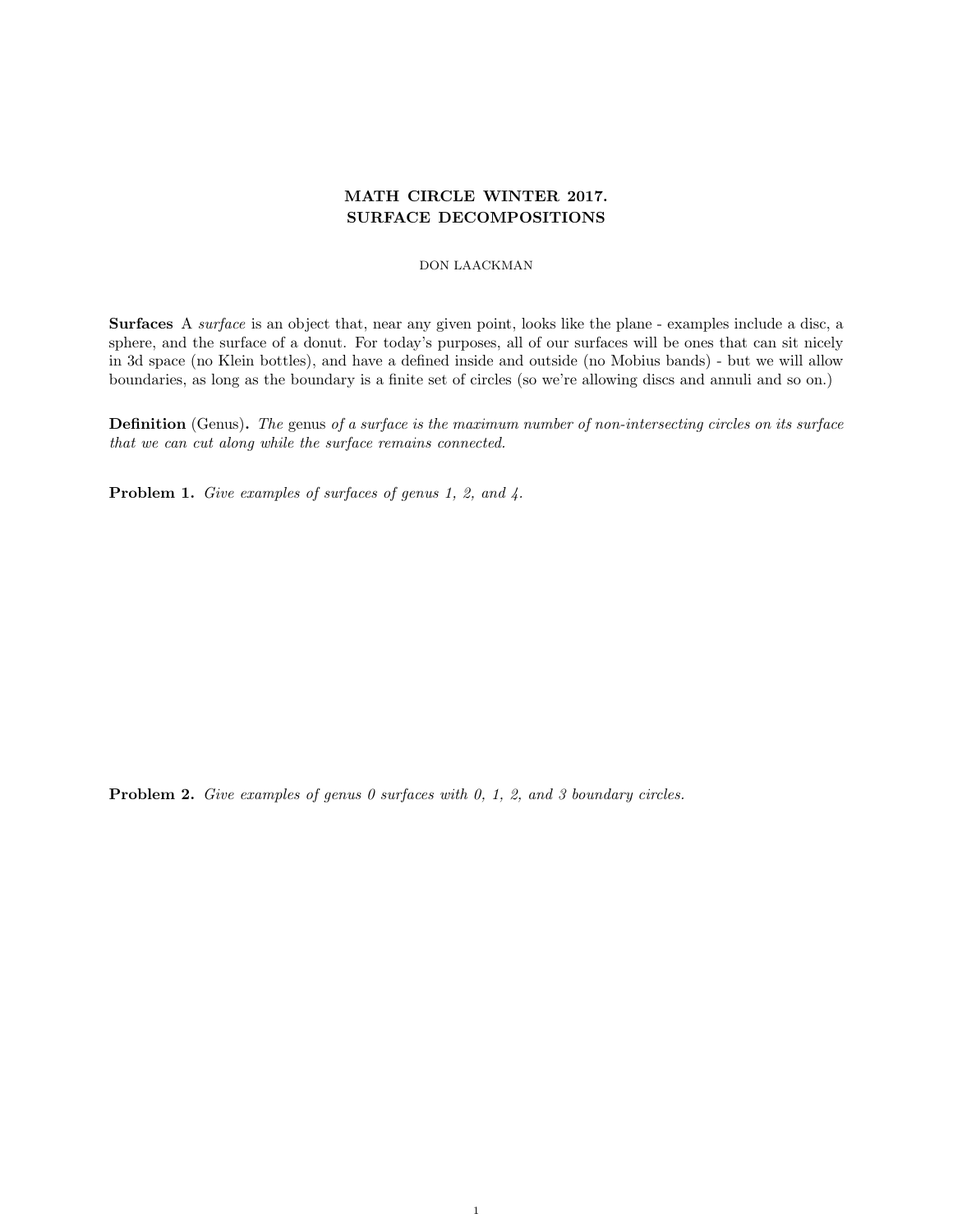### 2 DON LAACKMAN

## 1. Decomposing

- **Definition.** A cut of a surface is precisely that cutting the surface along a closed loop.
	- An n-decomposition of a surface is a collection of disjoint cuts such that, if you make all of the cuts, the surfaces you are left with are all genus  $\theta$  with n boundary circles.
- **Problem 3.** (1) Which surfaces have a 0-decomposition? How many different 0-decompositions do they have?

(2) Which surfaces have a 1-decomposition? How many different 1-decompositions do they have?

(3) Which surfaces have a 2-decomposition? How many different 2-decompositions do they have?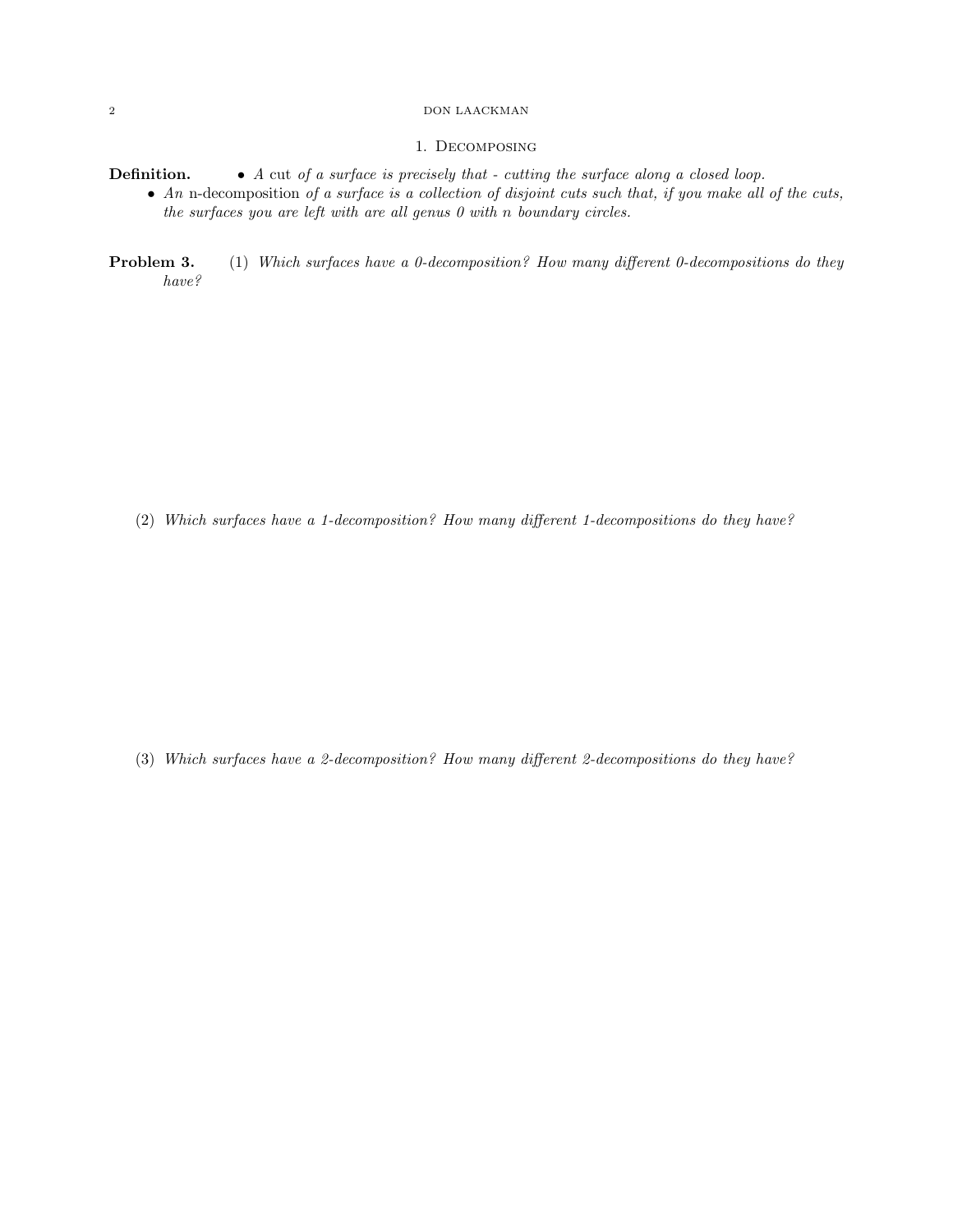# 2. 3-Decompositions

For the rest of this handout, we'll be considering the problem of 3-decompositions.

Problem 4. Give an example of a surface with no boundary circles that has a 3-decomposition.

Problem 5. For which values of k can you find surfaces with no boundary circles that have a 3-decomposition into k pieces? What is the relationship between k and the genus of the resulting surface? (Hint: think about going in reverse - starting with k surfaces of genus 0 with 3 boundary circles, and attaching those boundaries together until none are left.)

Definition. A tiling of a surface is a collection of edges and vertices on it and its boundary, so that if you cut along them, you get a collection of (potentially curved) polygonal pieces.

Problem 6. Give an example of tilings for several surfaces. Keep in mind that all segments have to start and end at vertices, and the entire boundary (if it exists) has to be covered by the segments.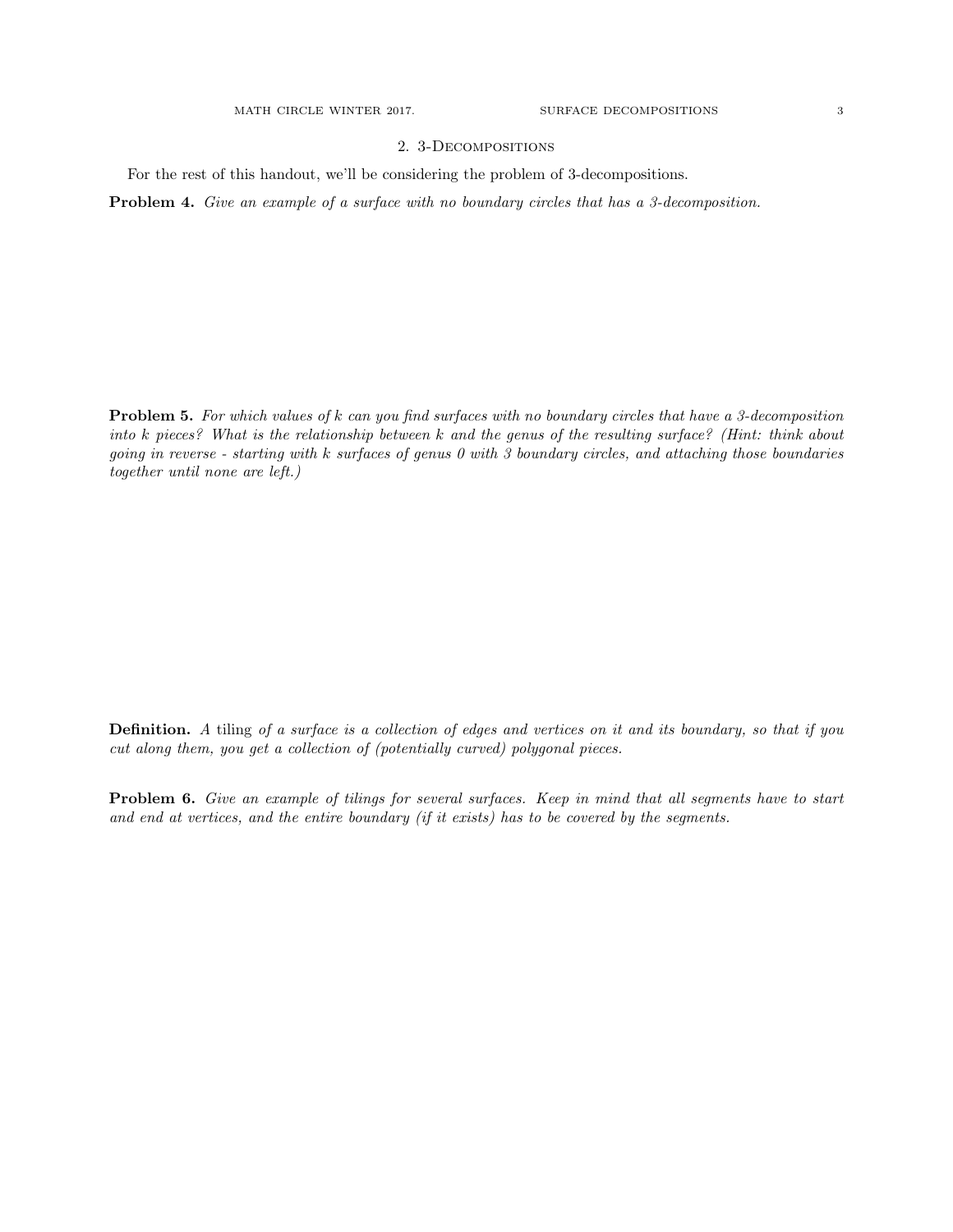#### 4 DON LAACKMAN

**Definition.** If we have a tiling of a surface, the Euler characteristic of that tiling is defined as  $V - E + F$ , where  $V$  is the number of vertices in the tiling,  $E$  is the number of edges, and  $F$  is the number of faces.

Problem 7. Show that the following changes to a tiling don't change its Euler characteristic:

• Splitting an edge into two with a new vertex in the middle

• Splitting a face into two with a new edge in the middle

• Joining two edges or faces (i.e., reversing the above processes)

Problem 8. Challenge Show that any two tilings of the same surface have the same Euler characteristic (hint: try overlaying them.) Conclude that the Euler characteristic is actually a property of surfaces, rather than tilings.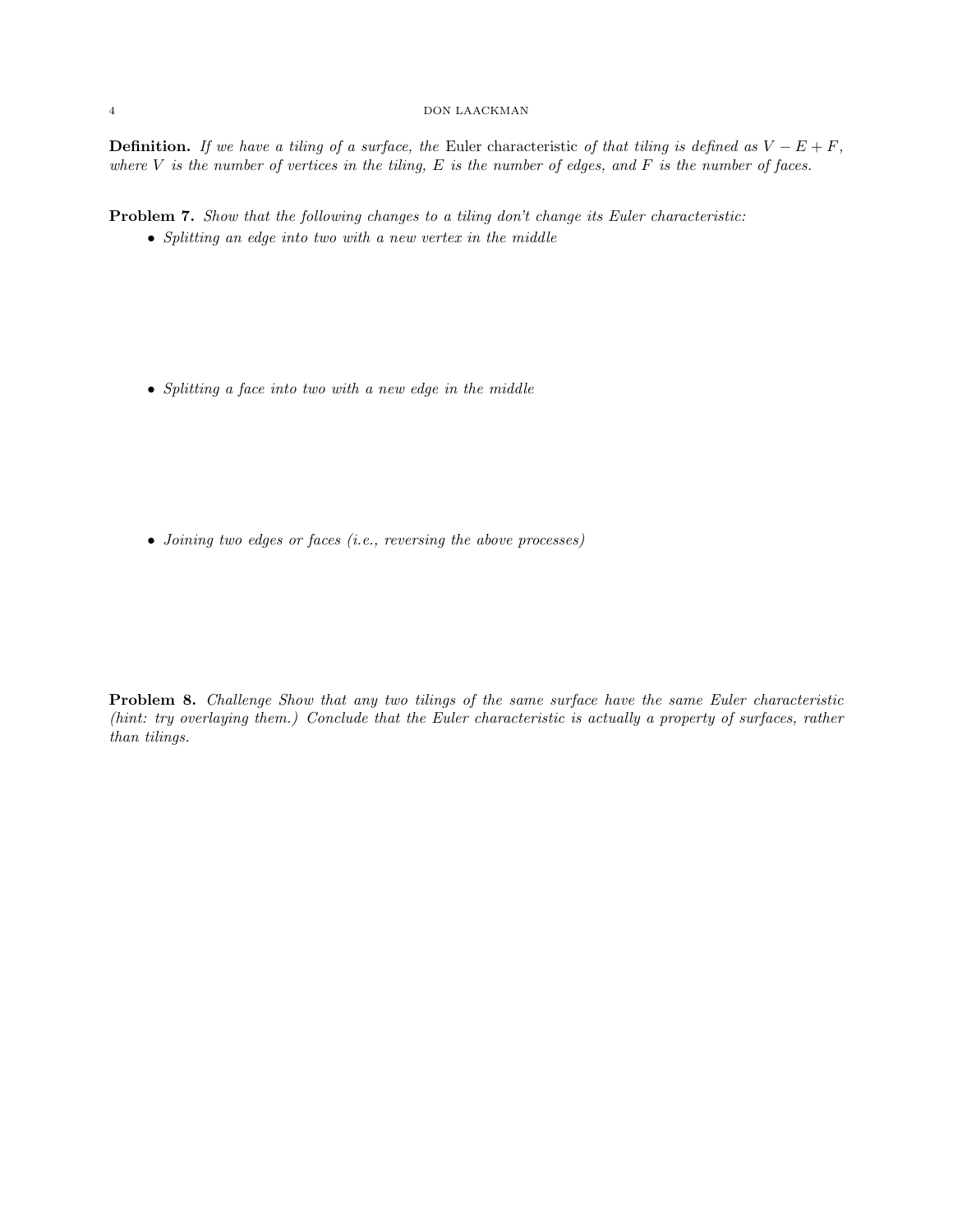**Problem 9.** Find the Euler characteristic of a genus  $\theta$  surface with  $\theta$  boundary circles.

Problem 10. Prove that if a cut breaks a surface into two pieces, the Euler characteristic of the original is the sum of the Euler characteristics of the pieces.

Problem 11. What is the Euler characteristic of a genus g surface? Use this to say how many pieces there could be in a 3-decomposition of a genus g surface.